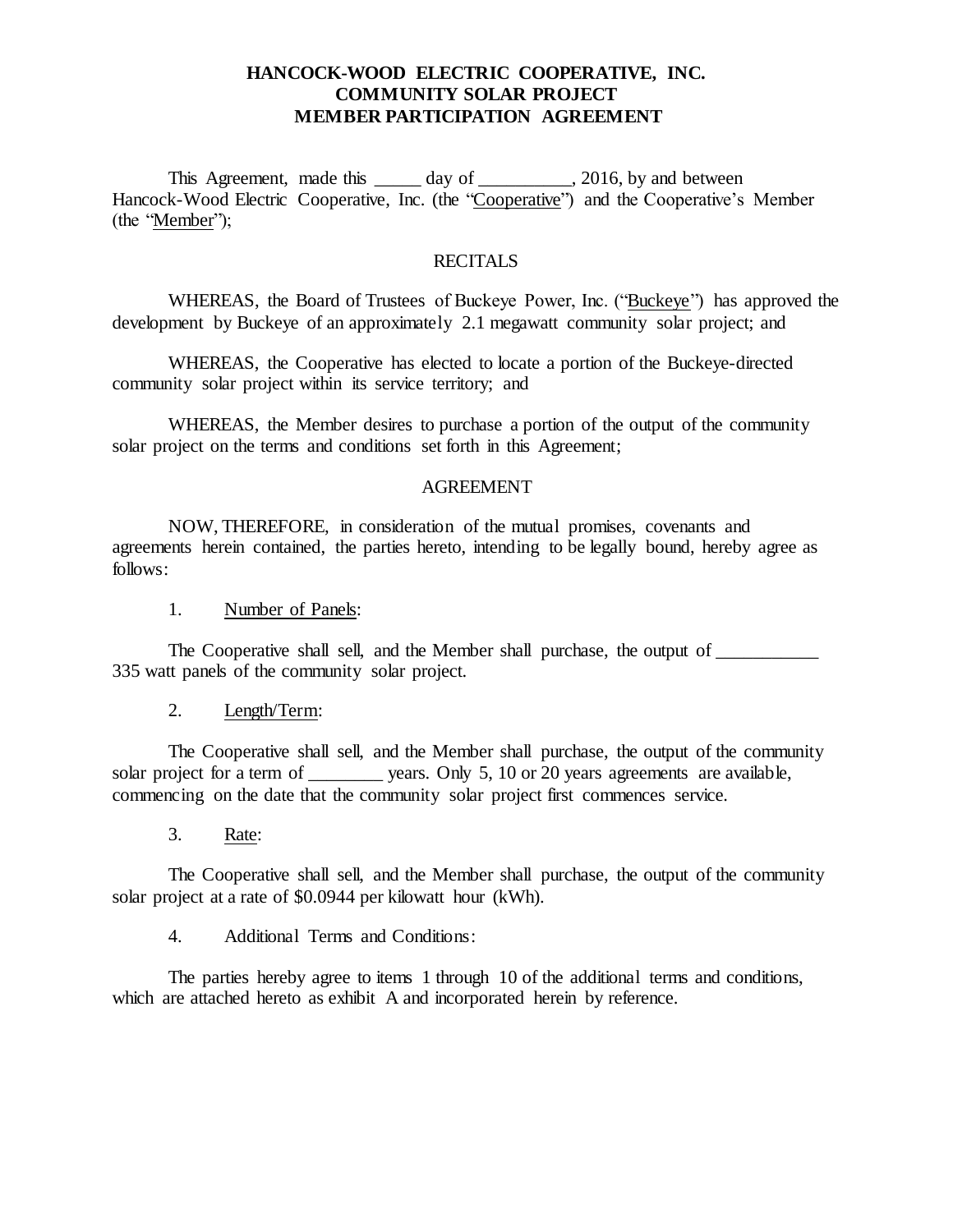IN WITNESS WHEREOF, the parties have executed this Agreement by their duly authorized representatives as of the date first written above.

Print Name: \_\_\_\_\_\_\_\_\_\_\_\_\_\_\_\_\_\_\_\_\_\_\_\_\_\_\_\_\_\_\_\_

 $Signature:$ 

Title: Residential Member

Date: \_\_\_\_\_\_\_\_\_\_\_\_\_\_\_\_\_\_\_\_\_\_\_\_\_\_\_\_\_\_\_\_\_\_\_\_\_

HANCOCK-WOOD ELECTRIC COOPERATIVE, INC.

By:  $\Box$ Name: \_\_\_\_\_\_\_\_\_\_\_\_\_\_\_\_\_\_\_\_\_\_\_\_\_\_\_\_\_\_ Title: \_\_\_\_\_\_\_\_\_\_\_\_\_\_\_\_\_\_\_\_\_\_\_\_\_\_\_\_\_\_\_\_ Date: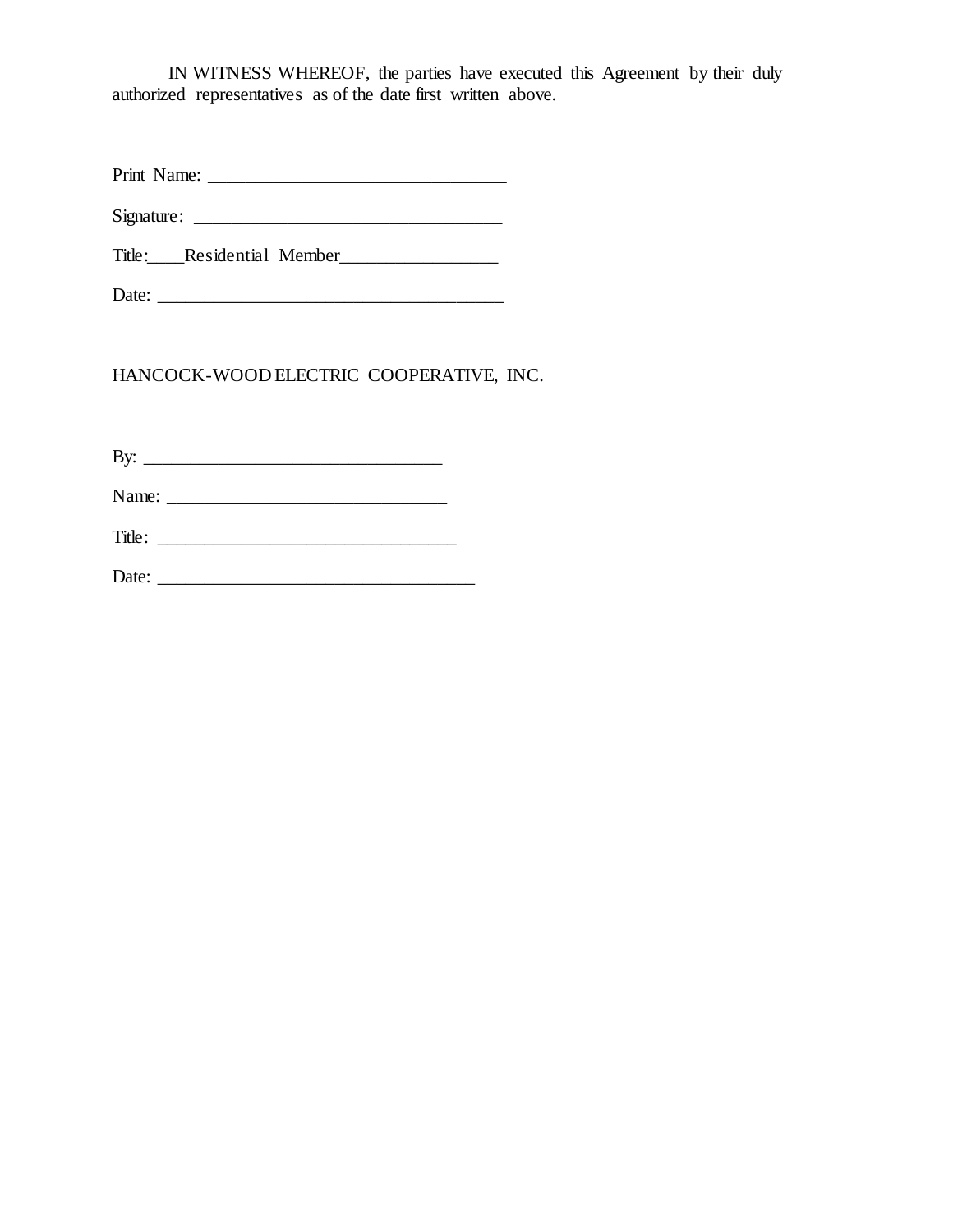#### Exhibit A

### ADDITIONAL TERMS AND CONDITIONS

#### 1. Sale of Power from Community Solar Project.

The actual kilowatt hours (kWhs) used by the Member each month shall not be reduced by the amount of kilowatt hours (kWhs) produced and allocated to the Member under the terms of the following community solar project agreement.

#### 2. Cost of Power from Community Solar Project.

The charge for the Member's allocated portion of the output of the community solar project under this agreement shall replace the corresponding portion of the Member's actual Generation and Transmission Charge (G&T Charge), which will be displayed on the Member's monthly electric bill. All other charges in the Member's rate shall remain in place, including any fixed monthly charges, demand charges, and distribution service charges. The Cooperative shall provide the Member with a sample bill showing how the community solar project charges will be reflected in the Member's monthly bill.

No upfront payment shall be due from the Member, and the Member's only obligation shall be for energy produced by the community solar project (or termination charges in certain circumstances as described below).

## 3. Development, Construction, Ownership, Operation and Maintenance, Timing of Project.

The community solar project shall consist of approximately 2.1 MW of solar photovoltaic panels to be located in various areas throughout the State of Ohio, including in the Cooperative's service territory. The portion of the community solar project to be located in the Cooperative's service territory shall be approximately 100 kilowatts (kW) and shall consist of 335 watt solar panels. Buckeye or its affiliate will own or lease the community solar project and be responsible for operating and maintaining it. Accordingly, neither the Cooperative nor the Member shall have any ownership or lease interest in the community solar project, nor have any responsibility for constructing, operating or maintaining it.

### 4. Location of Community Solar Project.

The Cooperative has elected to designate a location in its service territory for the community solar project. The location is at the intersection of US Route 224 and Marion Township Road 215 in Findlay, Ohio.

No portion of the community solar project will be located on the Member's property.

### 5. Output of Community Solar Project.

The Cooperative estimates that each 335 watt panel will produce approximately 410 kWh per year; however, neither Buckeye, its affiliate National Power Cooperative, Inc. ("National"), nor the Cooperative guarantees that the community solar project will produce any particular amount of electricity in any given year. The output of the community solar project may be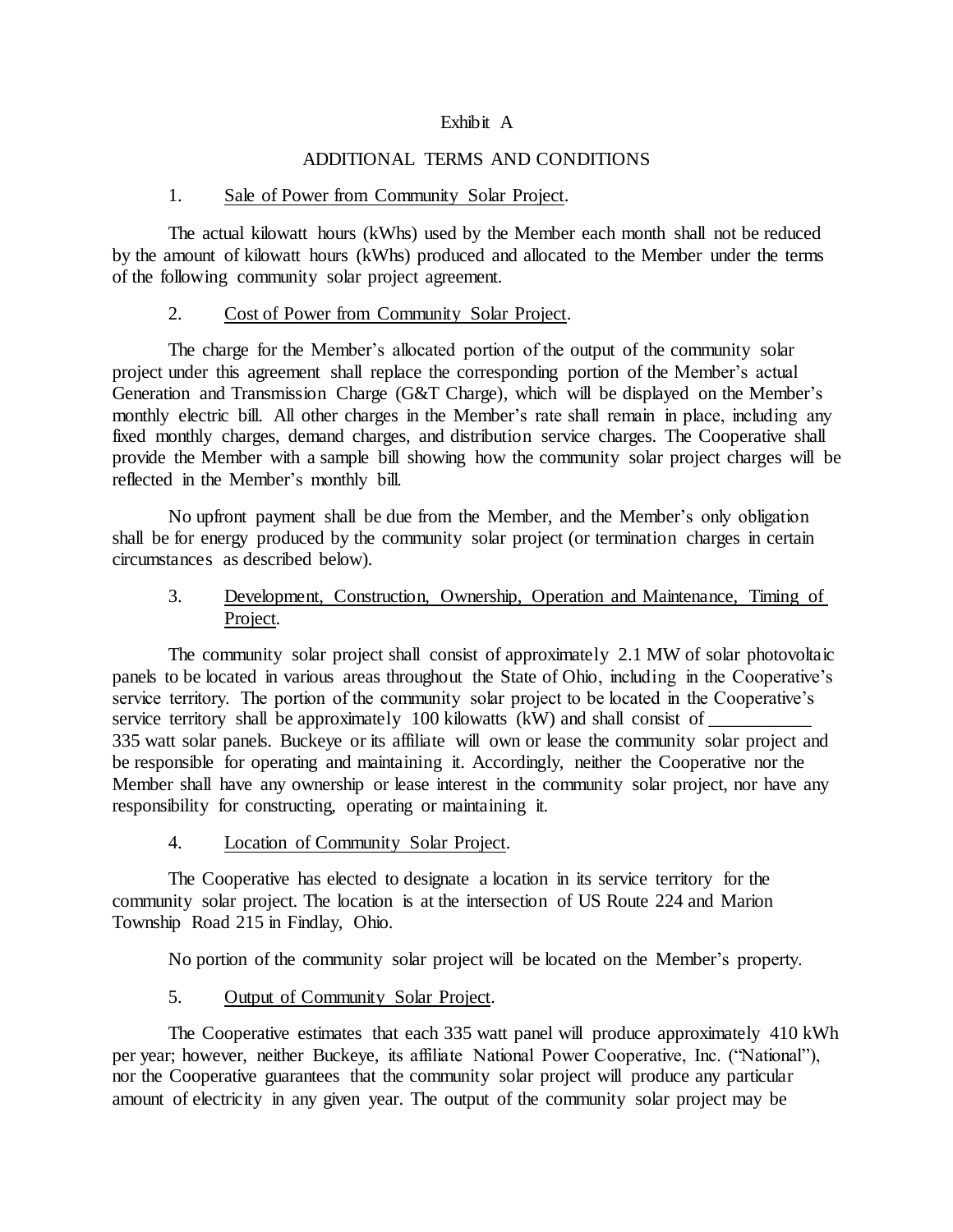affected by numerous factors beyond the reasonable control of the Cooperative and its affiliates, Buckeye and National, including cloud and snow cover, damage to the panels by weather or other events, and equipment failure and degradation, among other things.

## 6. Interconnection of Community Solar Project with Cooperative Distribution System; Metering.

The output of the community solar project sold by the Cooperative and purchased by the Member shall be determined on a monthly basis by multiplying the metered output of the community solar project located in the Cooperative's service territory by a fraction the numerator of which is the kW capacity of the panels allocated to the Member under this Agreement, and the denominator of which is the kW capacity of the community solar project located in the Cooperative's service territory.

The community solar project shall not be directly interconnected with the Member's property, home or facilities.

# 7. Retirement of SRECs.

Buckeye will own and retire the renewable attributes of the community solar project as sales are made from the project to the Cooperative and its Member/consumers. Neither the Cooperative nor the Member shall own or have the right to separately market or sell the renewable attributes of the community solar project to others; provided, however, that the Member may represent to others that the Member is purchasing and using solar renewable energy from the community solar project in an amount equal to the kWh production from the project that is allocated to Member for the term of the Member's purchase obligation as shown on the Member's monthly bill for electric service from the Cooperative.

All other credits, subsidies, rebates, incentives and benefits of the community solar project shall be owned by the owner of the community solar project, and neither the Cooperative nor the Member shall have any right to any such credits, subsidies, rebates, incentives or other benefits, except to the extent that the value of such is reflected in the retail rate charged to the Member for energy from the community solar project purchased and sold under this Agreement.

# 8. Early Termination.

(a) If the Member moves within the Cooperative's service territory and remains a member of the Cooperative, the obligations of the Member and the Cooperative under this Agreement shall remain in place.

(b) If the Member moves out of the Cooperative's service territory, the Member may transfer and assign this Agreement to another Cooperative member, including but not limited to the purchaser of the Member's property/residence, in accordance with Section 9 of these Terms and Conditions below. If the Member does not transfer this Agreement to another member of the Cooperative in such circumstances, this Agreement shall terminate with no charge to the Member except for energy produced by the community solar project prior to the date of termination.